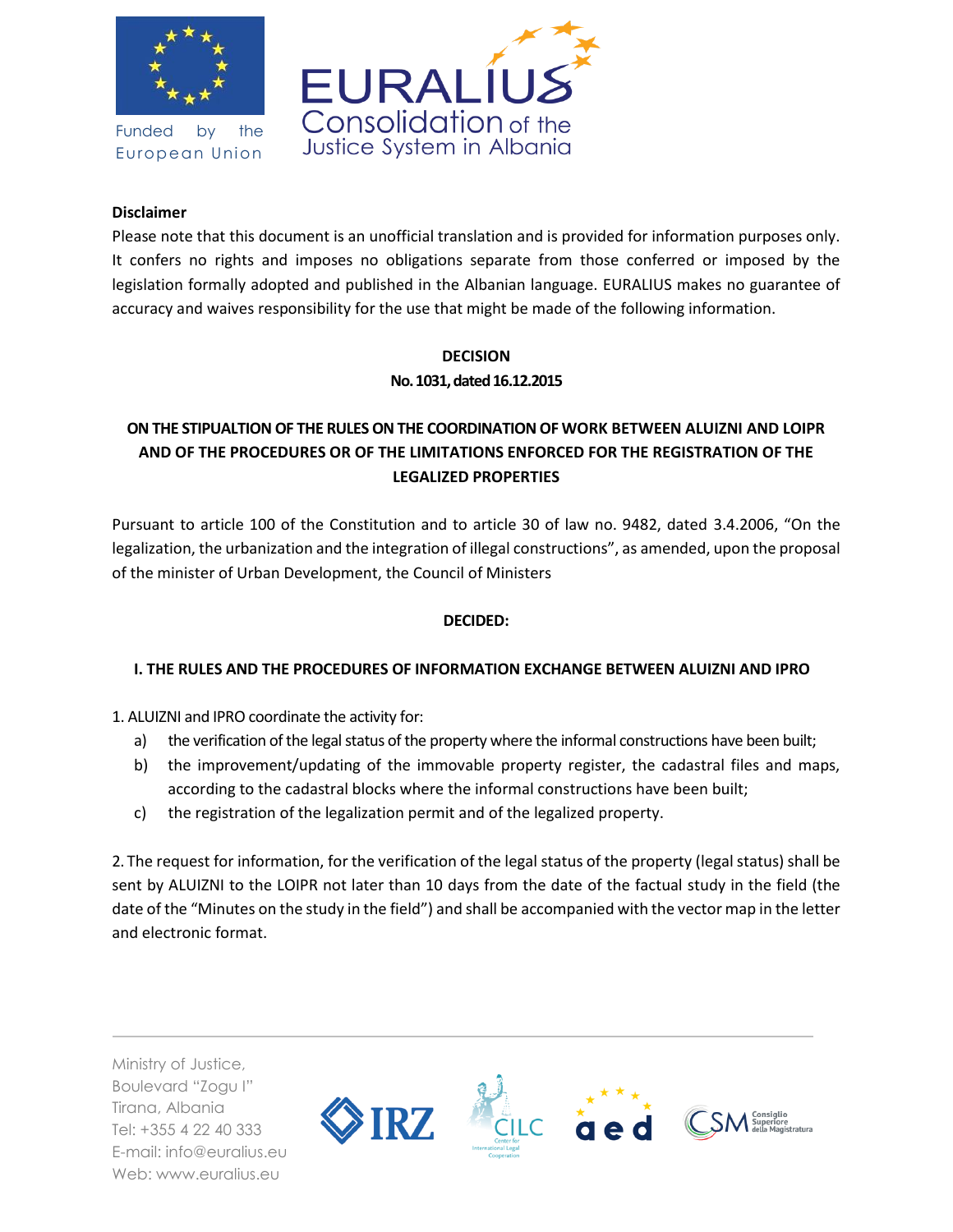

3. The LIPRO, within 15 days from the administration of the request, sends information on the legal status of the properties in the cadastral block, including:

- a) data on the owner of the property;
- b) cadastral map, in the paper and electronic format;
- c) the files.

4. The information on the legal status serves only for the determination of the person who has the right to ownership over the construction parcel of the informal object and for the qualification procedure, only regarding the informal construction which is found under the conditions of article 35 of law no. 9482, dated 3.4.2006 "On the legalization of illegal constructions", as amended.

5. When the LIPO does not send information, according to the stipulations of paragraph 3, ALUIZNI continues with the administrative procedures for the legalization of the construction, requesting its registration, according to chapters II and III of this decision.

6. When the cadastral zone is not subject to the initial registration and the owner of the construction does not have the documentation which proves the ownership over the plot of land, ALUIZNI continues with the procedures on the transfer of the ownership right, as in the case of the informal constructions located on the "state" plot of land.

7. The stipulations of paragraph 6 of this decision do not impinge, in any case, the right of the nonpossessing owner of the plot of land for compensation, according to article 15/1 of law no. 9482, dated 3.4.2006 "On the legalization, the urbanization and the integration of the illegal constructions", as amended. Providing that during the initial registration procedures there are ownership allegations over the plot of land, based on the earlier titles than the legalization permit than LIPRO requests to ALUIZNI to draft the proposals on the compensation procedures for the non-possessing owner.

8. The stipulations of paragraphs 5 and 6 of this decision are not implemented for the territories where the adopted documents of the territory planning foresee the establishment of buildings of more than six floors.

## **II. SUBMISSION OF THE REQUEST ON THE LEGALIZATION PERMIT REGISTRATION**

9. The request for the registration service of the legalization permit and for the issuance of the ownership certificate on the legalized property is presented by ALUIZNI, on behalf of the beneficiary of the permit according to the request form, adopted by the IPRO.

10. The request for registration is submitted at the LIPRO by ALUIZNI within 5 days from the date of the adoption of the legalization permit and is accompanied with the following documentation:

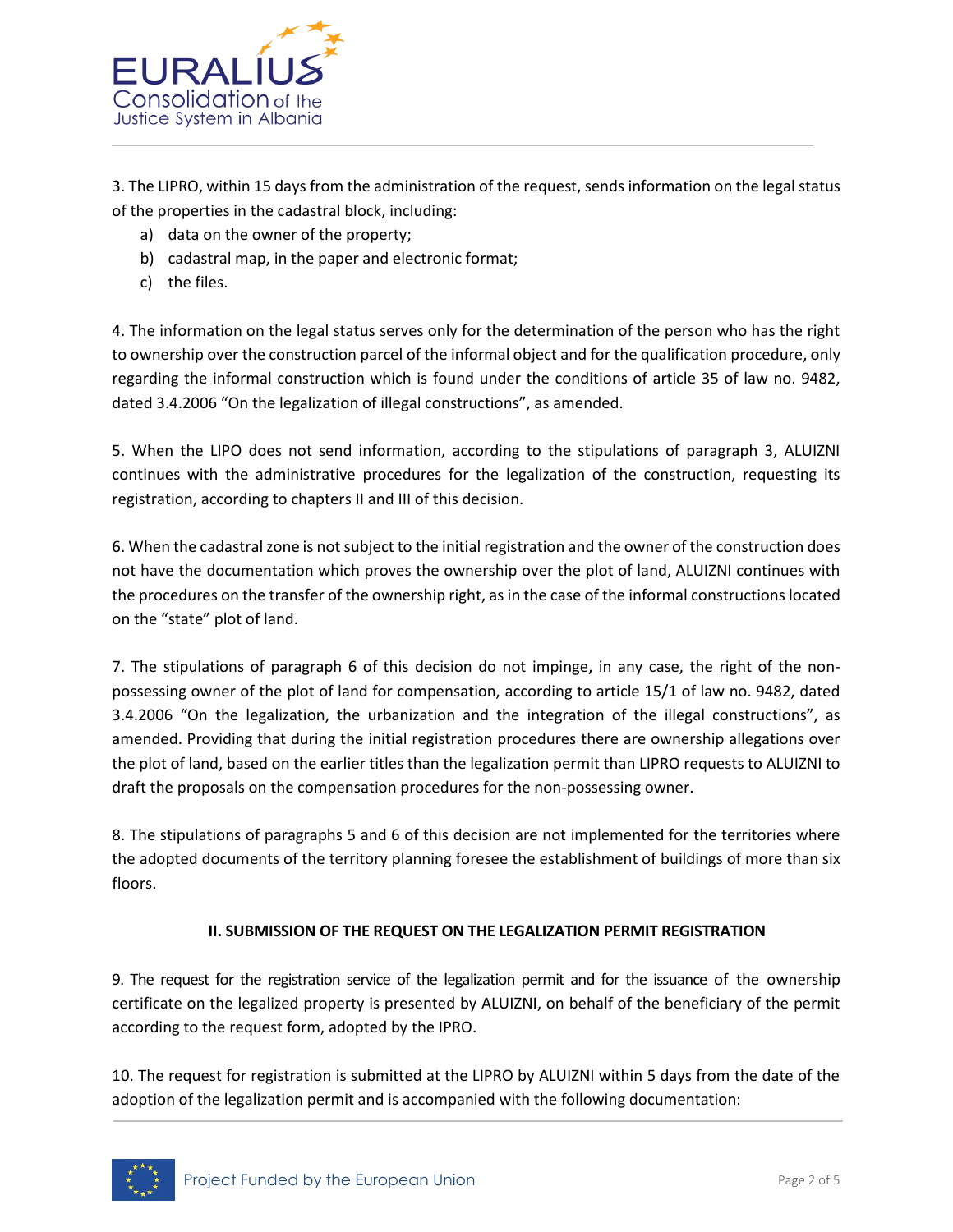

- a) The legalization permit;
- b) The general plan of the legalized property, as a fragment of the vector map of the cadastral block;
- c) The blueprint of the informal construction (for each floor);
- ç) A copy of the certificate of the possessor's family state, possessed by ALUIZNI, from the moment of the application for legalization.

11. Providing that the possessor of the legalized construction is under the conditions of article 16 law no. 9482, dated 3.4.2006 "On legalization, urbanization and integration of the illegal constructions", as amended, or when the possessor has signed with ALUIZNI the contract of the ownership transfer over the construction plot of land, before this decision enters into force, the ownership documentation over the construction parcel is sent to the LIPRO along with the documentation of paragraph 10 of this decision.

12. The treatment of the request submitted by ALUIZNI, according to paragraph 10 of this decision, does not become subject to the time limits and the standard procedures, stipulated in decision no. 376, dated 6.6.2012 of the Council of Ministers, "On the procedure of the document issuance by the immovable property registration offices", as amended.

#### **III. PROCEDURES OF LEGALIZATION PERMIT REGISTRATION**

13. The registrar, upon the submission of the request, according to paragraph 10 of this decision, carries out within 10 days, the registration of the legalization permit, in compliance with article 49 of law no. 33/2012, "On immovable property registration". The specification if the property (the legalized object) is individual, family basis or in co-ownership (I/F/C) is carried out by the LIPRO, based on the legalization permit and the certificate of the family status, which is transmitted by ALUIZNI.

The detailed procedures of the provision by the LIPRO of the registration service and of the issuance of the legalized immovable property certificate shall be determined upon a joint instruction of the chief registrar and of the General Director of ALUIZNI.

14. The legalization permit, adopted without an ownership relation over the construction parcel for the registered permit, according to paragraph 14, shall be carried out by the LIPRO immediately, upon the entry into force of the decision of the Council of Ministers who adopt the transfer of the ownership right over the construction plot of land and the compensation of the owners.

15. The removal of the notes from the file and the ownership registration over the construction plot of land, for the registered permit, according to paragraph 14, shall be carried out by the LIPRO immediately, upon the entry into force of the decision of the Council of Ministers, which adopts the transfer of the ownership right over the construction plot of land and the compensation of the owners.

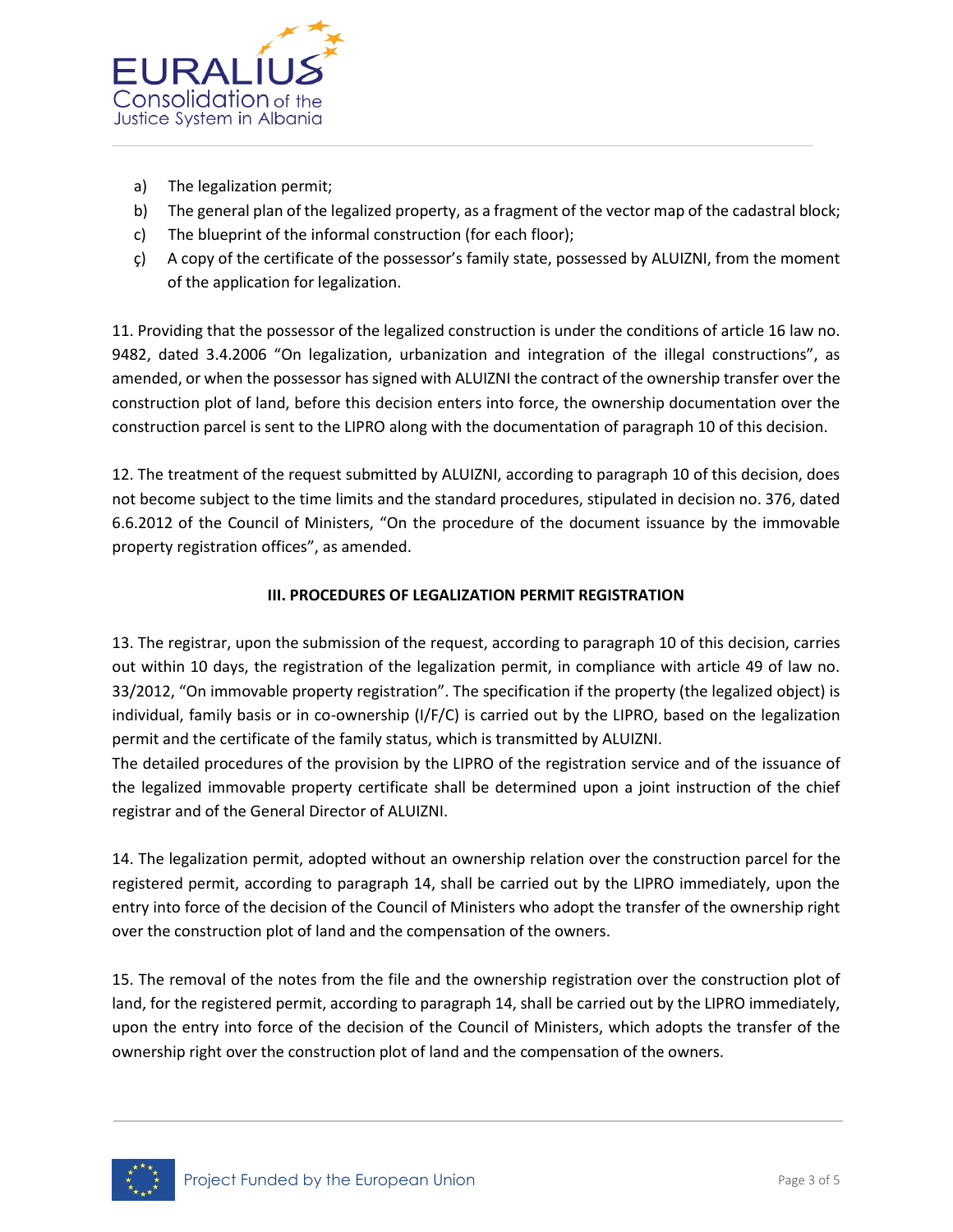

16. Apart from the procedures stipulated in paragraphs 14 and 15 of this decision, the LIPRO carries out even the registration of the legal mortgage, according to paragraph 2/1 of article 30 of law no. 9482, dated 3.4.2006, "On legalization, urbanization and integration of illegal constructions", as amended. The registration of the legal mortgage shall be done at the respective section of the file of the legalized property.

17. Regarding the constructions which are possessed by more than one subject, providing that the part of the obligation for the construction plot of land is not paid, the legal mortgage is determined on the aligning part of the legalized property.

18. The deletion of the legal mortgage from the LIPRO is carried out no later than 5 days from the date of the notification from ALUIZNI for the payment of the payments, a notification which is accompanied with the trying documentation.

19. The legalization permit, issued for the constructions, for which the subject possesses the right of ownership over the construction parcel (urban plot of land), according to the form required by the law, shall be registered by the LIPRO in the immovable property register, in compliance with the time limit provided for in paragraph 13 of this decision.

20. The legalization permit shall be registered in compliance with the provisions of the Family Code over the marital property regimes.

For this purpose, the interested persons, who benefit the legalization permit, shall submit at ALUIZNI, the documentation which proves the special marital regime, which is transmitted to the LIPRO. On the contrary, the registration shall be carried out according to the legal unit regime.

21. When the legalization permit is issued in favour of more than one (natural/legal) person, the stipulations of paragraph 2 article 30 of law no. 9482/2006 "On legalization, urbanization and integration of illegal constructions" are implemented for its registration.

## **IV. LAST PROVISIONS**

22. Pursuant to paragraph 11, of decision no. 488, dated 22.7.2014 of the Council of Ministers, ALUIZNI requires officially to the Operator of Power Distribution the confirmation regarding the fulfilment or not of the obligations by the subject which benefit from the legalization permits. If the OSHEE does not reply within 10 days from the administration of the request, ALUIZNI notifies the Ministry of Energy and Industry.

23. The beneficiary subjects of the legalization permits, who are confirmed to have liquidated the payments of the supply with electricity during a year, from the moment of the notification of the payment